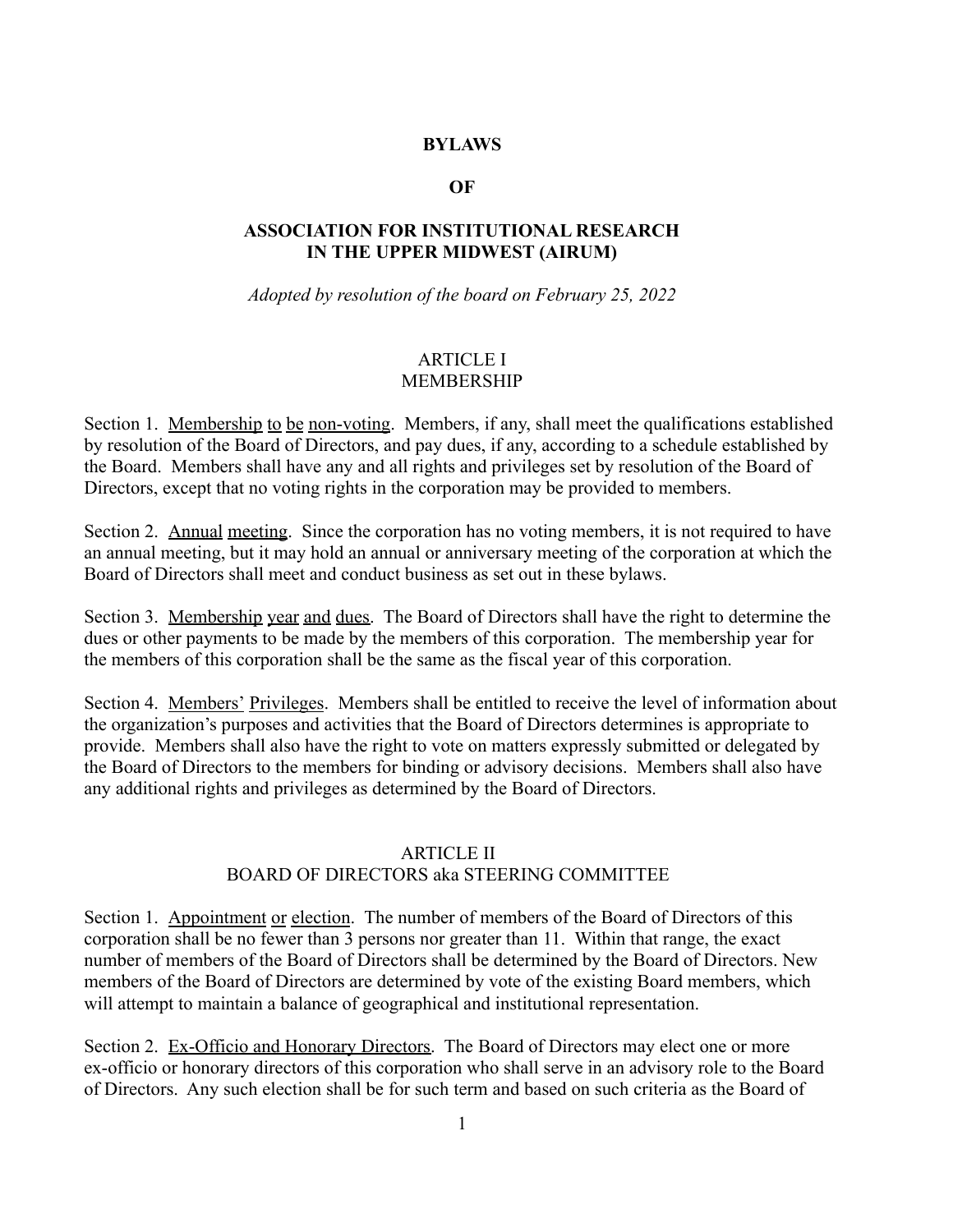Directors deems appropriate. All ex-officio and honorary directors shall be non-voting directors of this corporation. The Executive Director of the corporation, if any, shall be an ex-officio member of the Board of Directors.

Section 3. Terms. Except as otherwise provided in these bylaws, each director of this corporation shall be elected to serve for a term of 3 years. A director shall hold office for the term for which they were elected and until the end of the meeting at which their successor has been elected and until such successor has qualified, or until the director's prior death, resignation or removal. Service of consecutive terms shall be limited to 2 terms. The Board of Directors will attempt to maintain a balance of geographical and institutional representation among the directors, and stagger terms so that approximately 1/3 of the directors' terms are up each year.

Section 4. Removal and vacancies. Any director may at any time be removed with or without cause by the Board of Directors. Any director may resign at any time by giving written notice to the President or the Secretary. The resignation shall be effective without acceptance when the notice is received by the President or the Secretary, unless a later effective date is specified in the notice. Any vacancy occurring because of the death, resignation or removal of a director shall be filled by the Board of Directors.

## ARTICLE III MEETINGS OF THE BOARD OF DIRECTORS

Section 1. Annual/Anniversary Meeting. The annual meeting of the Board of Directors for the purpose of electing directors and officers and transacting any other business properly brought before the meeting shall be held each year at a time and place designated by the Board of Directors.

Section 2. Regular meetings. Regular meetings of the Board of Directors may be held at a time and place as determined by resolution of the Board. After the time and place of regular meetings has been established, no notice of regular meetings needs to be given. Meetings may be held elsewhere, or at alternative times, if the notice of the meeting clearly provides so. Notice of any change in the place or time of holding any regular meeting, or of any adjournment of a regular meeting to reconvene at a different place, shall be given in accordance with Section 4 of this Article, to all directors who were absent at the time such action to schedule the meeting was taken.

Section 3. Other meetings. Other meetings of the Board of Directors outside of the Regular meeting schedule may be held at a time and place announced at a previous meeting of the Board of Directors. Meetings of the Board of Directors may also be called at any time (a) by the President, (b) by the Board of Directors, or (c) upon the written request of two or more members of the Board of Directors. The business transacted at all other meetings of directors shall be confined to the subject(s) stated in the notice, unless all directors of the corporation are present at the meeting and consent to the transaction of other business. Anyone entitled to call a meeting of the Board of Directors may make a written request to the President to call the meeting. The President shall give notice of the meeting in accordance with Section 3 of this Article, setting the time, place and purpose, to be held between 2 and 30 days of the request. If the President fails to give notice of the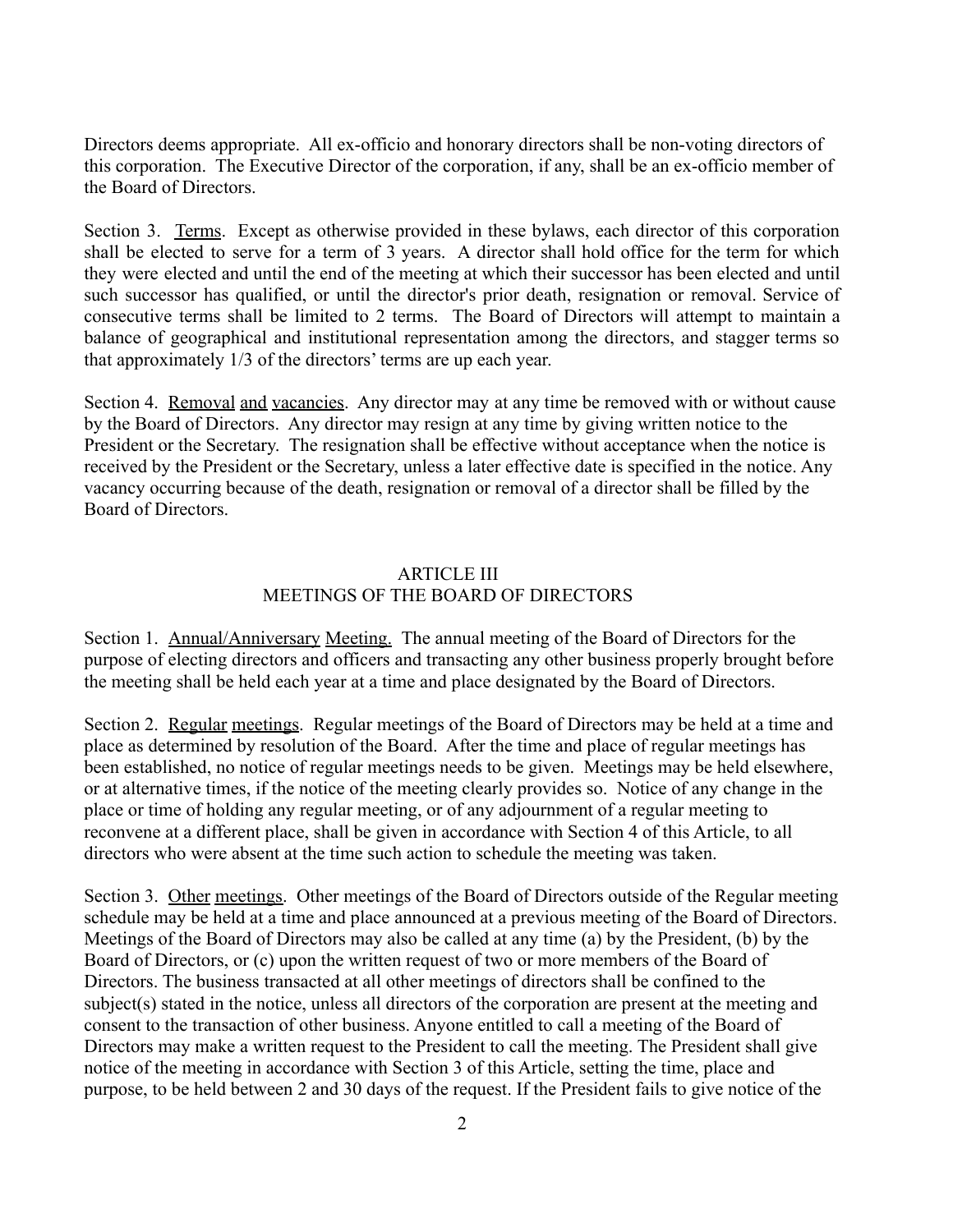meeting within 7 days from the day on which the request was made, the person or persons who requested the meeting may fix the time and place of the meeting and give notice in the manner provided by Section 3 of this Article.

Section 4. Notice of Meetings; Waiver of Notice. Notice of each meeting of the Board of Directors for which written notice is required shall be given personally, or by mail, telephone, or other mode of electronic communication consented to by the Director (for example, email or fax), and except as otherwise noted in these Bylaws, shall state the time, place and purpose of the meeting. Unless otherwise stated in these Bylaws, required notice shall be given no less than 2 nor more than 30 days before the meeting, excluding the day of the meeting, to each director at their address according to the last available records of this corporation. Any Director may waive notice of a meeting of the Board before, at or after the meeting, orally, in writing or by attendance. Attendance by a Director at a meeting is a waiver of notice of that meeting, unless the Director objects at the beginning of the meeting to the transaction of business because the meeting is not lawfully called or convened and they do not participate in the meeting.

Section 4. Quorum. The presence of a majority of the members of the Board of Directors shall constitute a quorum. If a quorum is present when a duly called meeting is convened, the directors present may continue to transact business until adjournment, even though directors leaving the meeting result in a number less than otherwise required for a quorum. At all meetings of the Board of Directors, each director shall be entitled to cast one vote on any question coming before the meeting. A majority vote of the directors present at any meeting at which there is quorum shall be sufficient to transact any business unless a greater number of votes is required by law or these Bylaws. A director shall not appoint a proxy for themselves or vote by proxy at a meeting of the Board of Directors. A director who is present at a meeting of the Board of Directors when an action is taken is presumed to have assented to the action unless the director votes against the action or is prohibited from voting on the action.

Section 5. Meetings solely by means of "remote" communications and/or participation by "remote" communication. A director or committee member may participate in a meeting by any means of communication through which they, other persons participating by that means, and everyone physically present at the meeting may simultaneously hear each other during the meeting. A conference among directors or committee members, even if one or more individuals is participating by electronic means, is a meeting of the directors or a committee if notice is given of the conference as would be required for a meeting, and if the number of persons participating in the conference would be sufficient to constitute a quorum at a meeting. Participation in a meeting by that means constitutes presence in person at the meeting.

Section 6. Written action (action without meeting). Any action permitted to be taken at a meeting of the directors may be taken by written action signed, or consented to by authenticated electronic communication, by all of the directors entitled to vote on the action. Upon signature of the last required Director, immediate notice of the action and effective date shall be made to all Directors.

# ARTICLE IV **OFFICERS**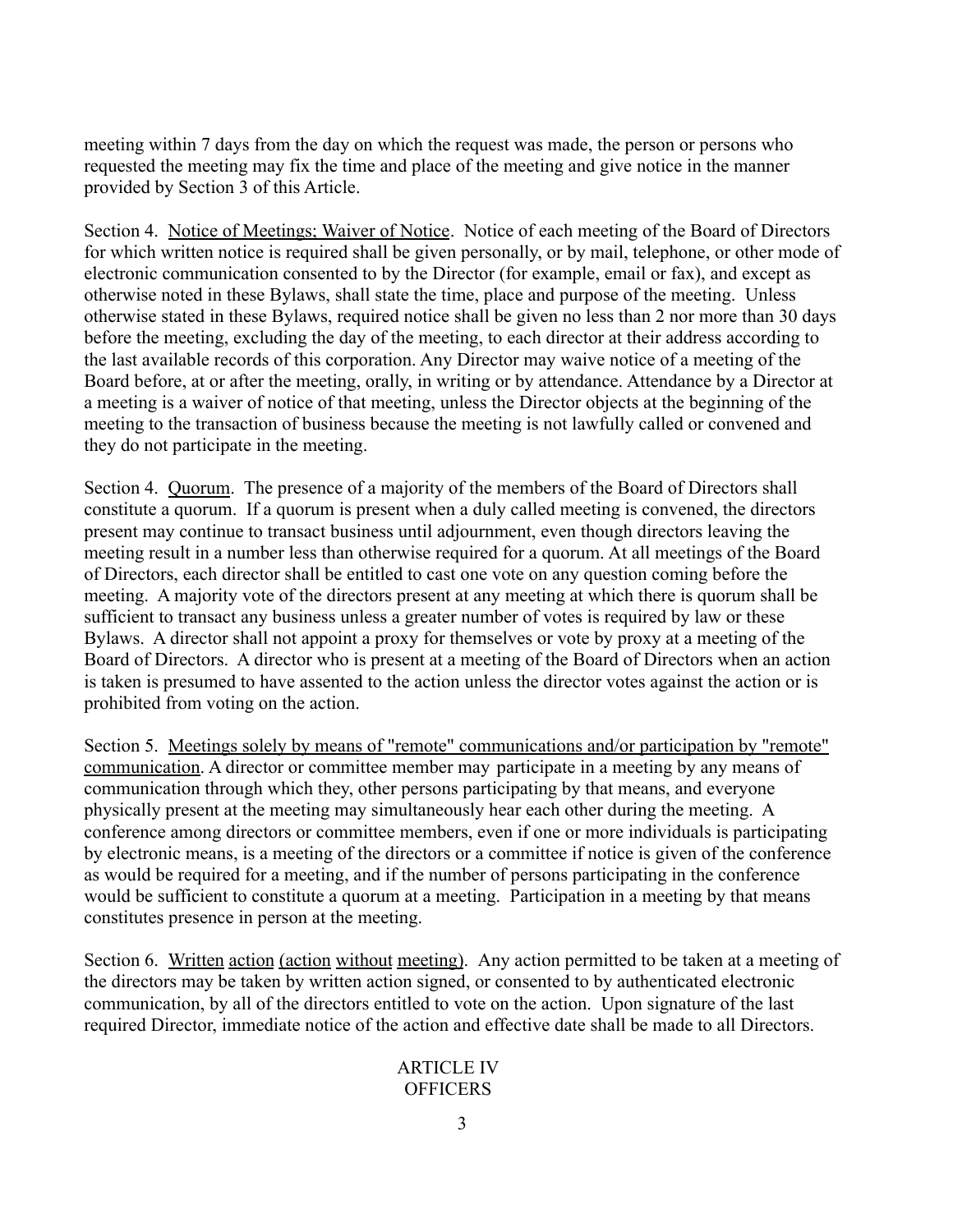Section 1. Officers. The officers of this corporation include a President, a Secretary, and a Treasurer. This corporation may also have other officers as the Board of Directors may determine. Officers shall be selected by the Board of Directors to serve for a term of one year, and until their respective successors are elected and have qualified. Any officer may be removed at any time by the Board of Directors with or without cause. Officers who are compensated to serve in such capacity shall serve in accordance with the terms of their compensation agreements. Any officer may resign at any time by giving written notice to the President or the Secretary and shall be effective without acceptance when the notice is received by the President or the Secretary, unless a later effective date is specified in the notice. Any vacancy occurring in office shall be filled by the Board of Directors. The same person may hold more than one office at the same time.

Section 2. President. The President shall preside at all meetings of the Board of Directors, which shall be responsible for the general supervision, direction and management of the affairs of this corporation. The President shall have general active management of the business of the corporation; see that orders and resolutions of the board are carried into effect; may execute on behalf of the corporation all contracts, deeds, conveyances or other instruments in writing which may be required or authorized by the Board of Directors for the proper and necessary transaction of the business of this corporation; maintain records of and, when necessary, certify proceedings of the board; and perform other duties as may be assigned to them from time to time by the Board of Directors.

Section 3. Secretary. The Secretary shall keep the corporation's records and minutes, be the custodian of the records, documents and papers of this corporation, fulfill the usual duties required by such office, and perform such other duties and exercise such other powers as may be assigned to them from time to time by the Board of Directors.

Section 4. Treasurer. The Treasurer shall keep accurate financial records for the corporation and is responsible for safeguarding the assets of this corporation. They shall present a report of this corporation's financial transactions and status to the Board of Directors no less than annually, and shall from time to time make such other reports to the President and the Board of Directors as those parties shall direct or require. The Treasurer shall perform such other duties as may be assigned to them from time to time by the Board of Directors.

## ARTICLE V **COMMITTEES**

Section 1. Authority. The Board of Directors may act through committees as authorized in resolutions adopted by a majority of the members of the Board of Directors. Each committee shall have such duties and responsibilities specifically granted to it from time to time by the Board of Directors, and shall at all times be subject to the control and direction of the Board of Directors. Committee members need not be Directors. No committee shall have the authority to take any of the following actions:

(a) Amend or repeal the Articles of Incorporation or Bylaws of this corporation;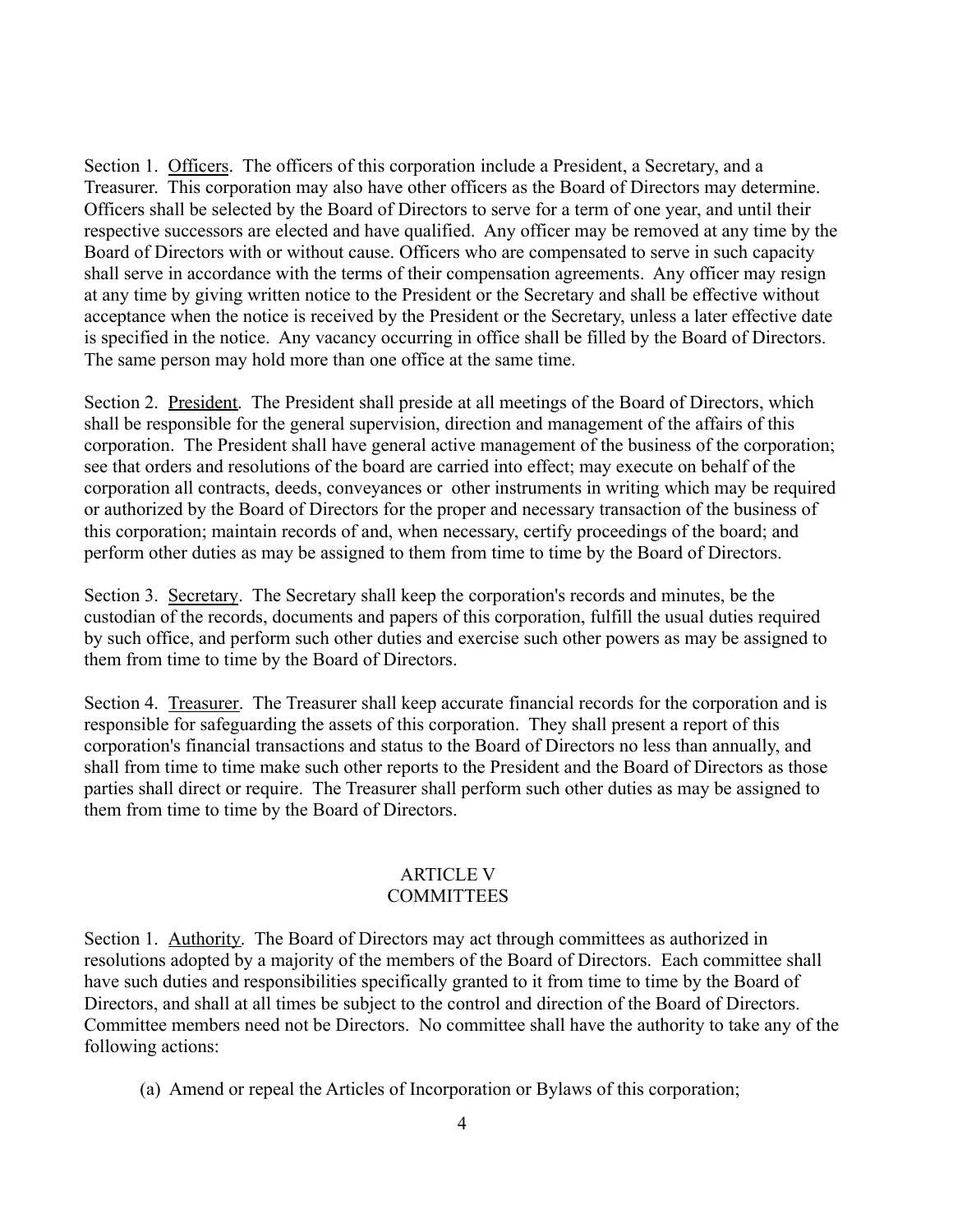(b) Elect, appoint, or remove any member of the Board of Directors or any officer of this corporation;

(c) Adopt or approve a plan of merger or consolidation with another corporation;

(d) Authorize the sale, lease, exchange, mortgage or other disposition of all or substantially all of the assets of this corporation;

(e) Authorize the voluntary dissolution of the corporation or revoke voluntary dissolution proceedings; or

(f) Amend or repeal any resolution of the Board of Directors that by its terms provides that it shall not be amended, altered, or repealed by any committee of this corporation.

Section 2. Meetings and Voting. Meetings of each committee shall be called and held in the same manner required for meetings of Board of Directors.

#### ARTICLE VI CONFLICT OF INTEREST/INDEMNIFICATION

Section 1. Director conflicts of interest. This corporation shall not enter into any contract or transaction with (a) one or more of its directors, officers, or a member of the immediate family of its director or officer, (b) a director or officer of a related organization, or a member of the immediate family of a director or officer of a related organization (within the meaning of *Minnesota Statutes*, section 317A.011, subd. 18), or (c) an organization in or of which the corporation's director or officer, or member of the immediate family of its director or officer, is a director, officer, legal representative or has a material financial interest; unless the material facts of the contract or transaction and the interests of the director(s) or officer(s) are fully disclosed or known to the Board of Directors, and the Board of Directors authorizes, approves, or ratifies the contract or transaction in good faith by the affirmative vote of a majority of the directors (not counting any vote that the interested director or officer might otherwise have, and not counting the interested director or officer in determining the presence of a quorum.) Failure to comply with this Section shall not automatically invalidate any contract or transaction to which this corporation is a party.

Section 2. Conflicts of interest: definitions. For purposes of the prior section, "immediate family" encompasses the following individuals: spouses, domestic-partners, parents, children, children's spouses or children's domestic-partners, siblings, or spouses or domestic-partners of siblings, aunts, uncles, first cousins, step-parents and step-children of a Responsible Person. "Domestic-partner" is used with respect to those designated as the intended life partner of an individual, regardless of whether such relationship is defined by or otherwise recognized by any governmental authority. Per the Minnesota Nonprofit Corporation Act, a "material financial interest" includes, but is not limited to, an individual's relationship to an organization in which they have rights, whether or not yet vested, for payment of dividends, profit-sharing, compensation, reimbursement of expenses, repayment of obligations or other liabilities, from the organization. For purposes of the prior section "material financial interest" does not include fixing the compensation of the director or fixing the compensation of another director as a director, officer, employee, or agent of the corporation, even though the first director is also receiving compensation from the corporation.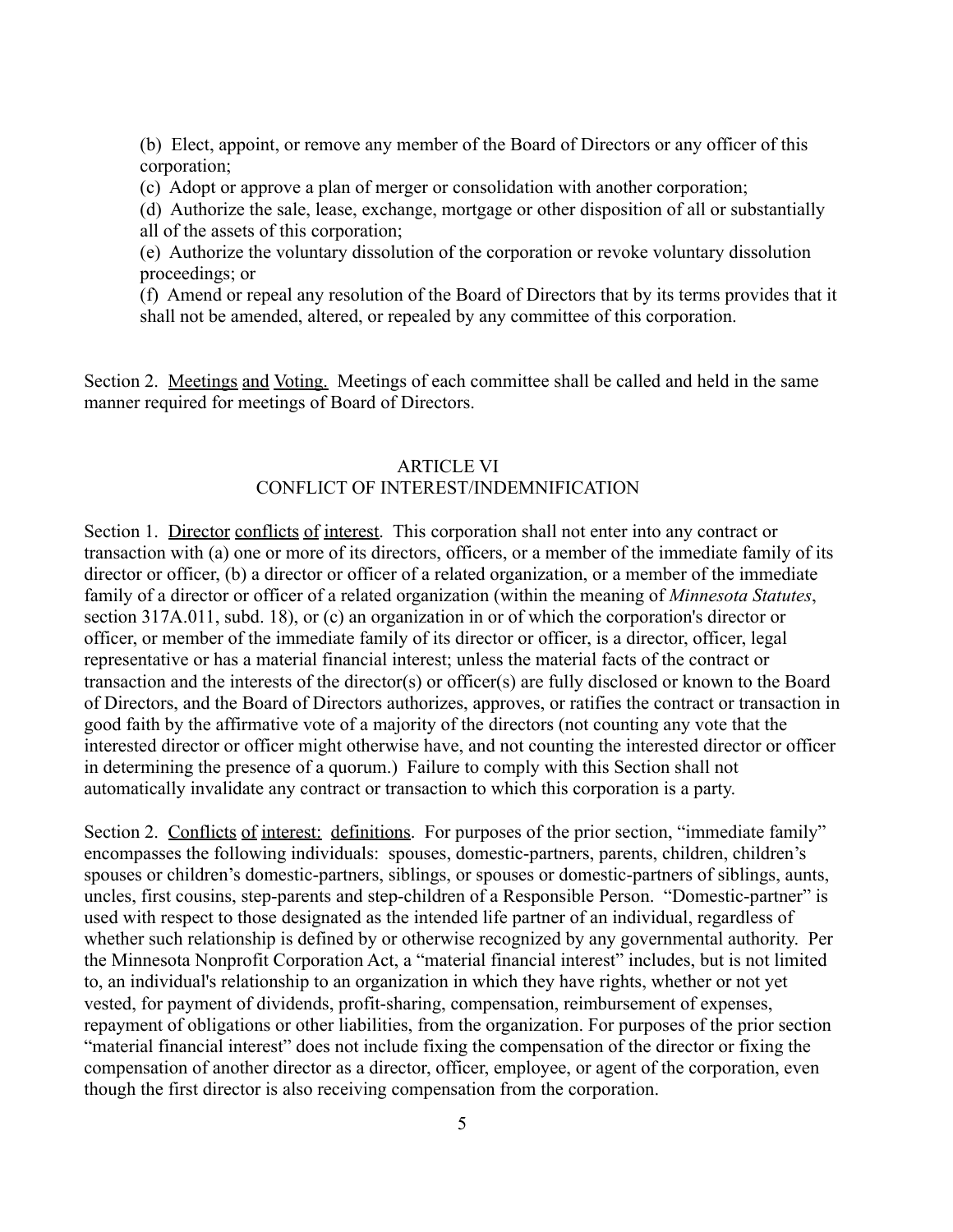Section 3. Conflict of interest policy. The Board of Directors shall adopt and annually review a conflict of interest policy. At a minimum, such policy shall require all individuals subject to the policy to certify annually that they agree to abide by it, and they shall provide on at least an annual basis to the Secretary of this corporation an annual disclosure of any existing or potential conflicts of interest, as defined in the policy.

Section 4. Insurance. This corporation may, to the full extent permitted by applicable law, purchase and maintain insurance on behalf of any person who is or was a director, officer, employee, or member of a committee of this corporation against any liability asserted against such person and incurred by such person in that capacity.

Section 5. Indemnification. To the full extent permitted by any applicable law, and subject to the procedures and limitations noted in *Minnesota Statutes Chapter 317A* and in the following, this corporation shall indemnify each person made or threatened to be made a party to any threatened, pending or completed civil, criminal, administrative, arbitration, or investigative proceeding, including a proceeding by or in the right of this corporation, by reason of the person's current or former status as:

- (a) a director, officer, employee or member of a committee of this corporation, or
- (b) a director, officer, partner, trustee, employee or agent of another organization or employee benefit plan, who while a director, officer or employee of this corporation, is or was serving the other corporation at the request of this corporation or whose duties as a director, officer or employee of this corporation involve or involved such service to the other corporation

against judgments, penalties, fines (including, without limitation, excise taxes assessed against the person with respect to an employee benefit plan), settlements, and reasonable attorneys' fees and disbursements, incurred by the person in connection with the proceeding.

Advances of expenses incurred which are payable shall not be made prior to a final determination in a proceeding, unless the advances are paid from insurance policies held by the corporation.

## ARTICLE VIII **MISCELLANEOUS**

Section 1. Fiscal year. The fiscal year of the corporation shall be from January 1<sup>st</sup> to December 31st.

Section 2. Amendment*.* These bylaws may be amended by a two-thirds vote of the Board of Directors. Proper notice of the proposed amendment or repeal must precede a Board meeting at which the amendment will be considered and must include the substance of the proposed amendment.